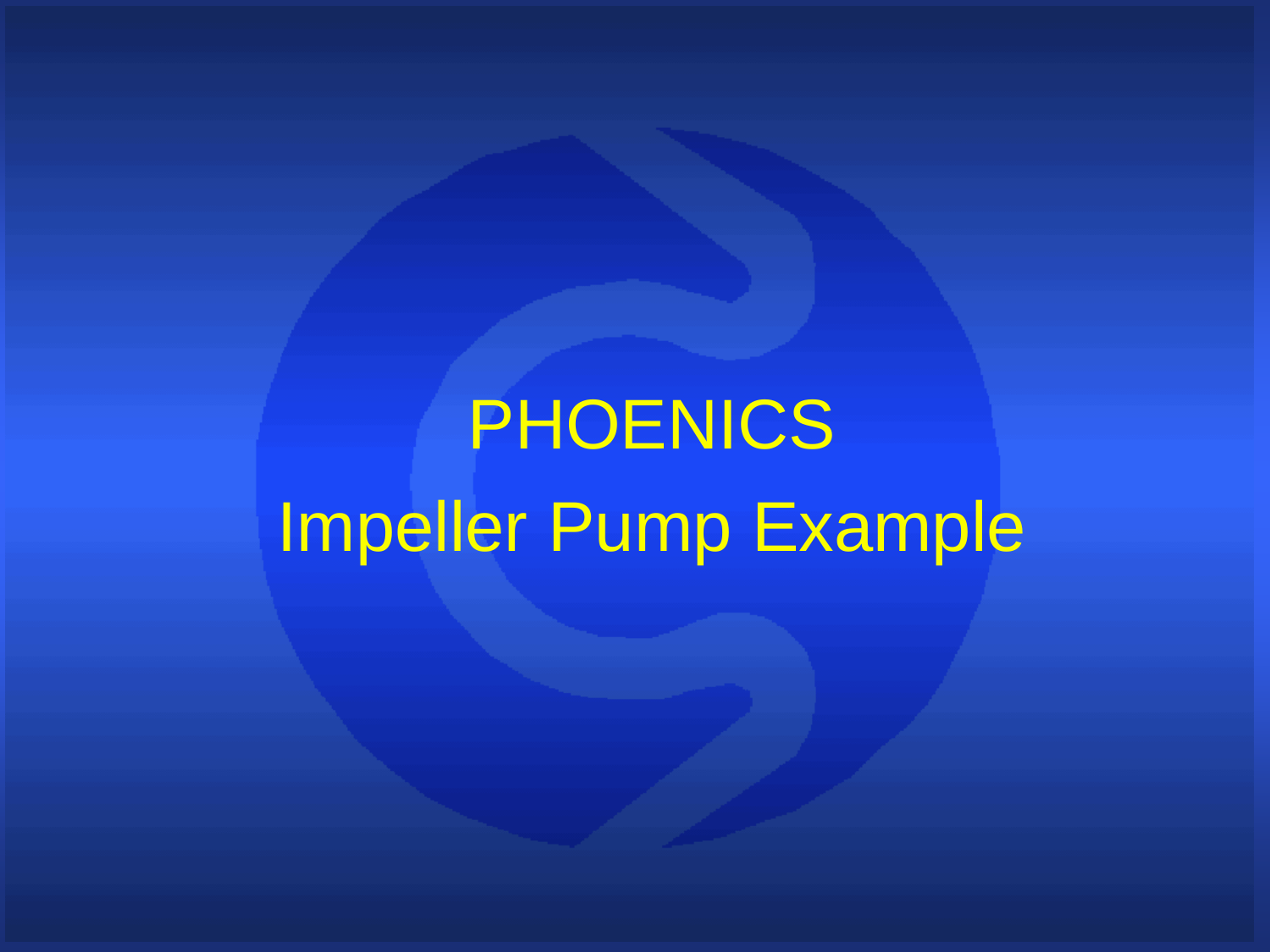#### **Introduction**

This presentation outlines the modeling of a simple impeller pump using PHOENICS. The model shown is a transient, moving body analysis, however steady state and start-up simulations can also be run with PHOENICS.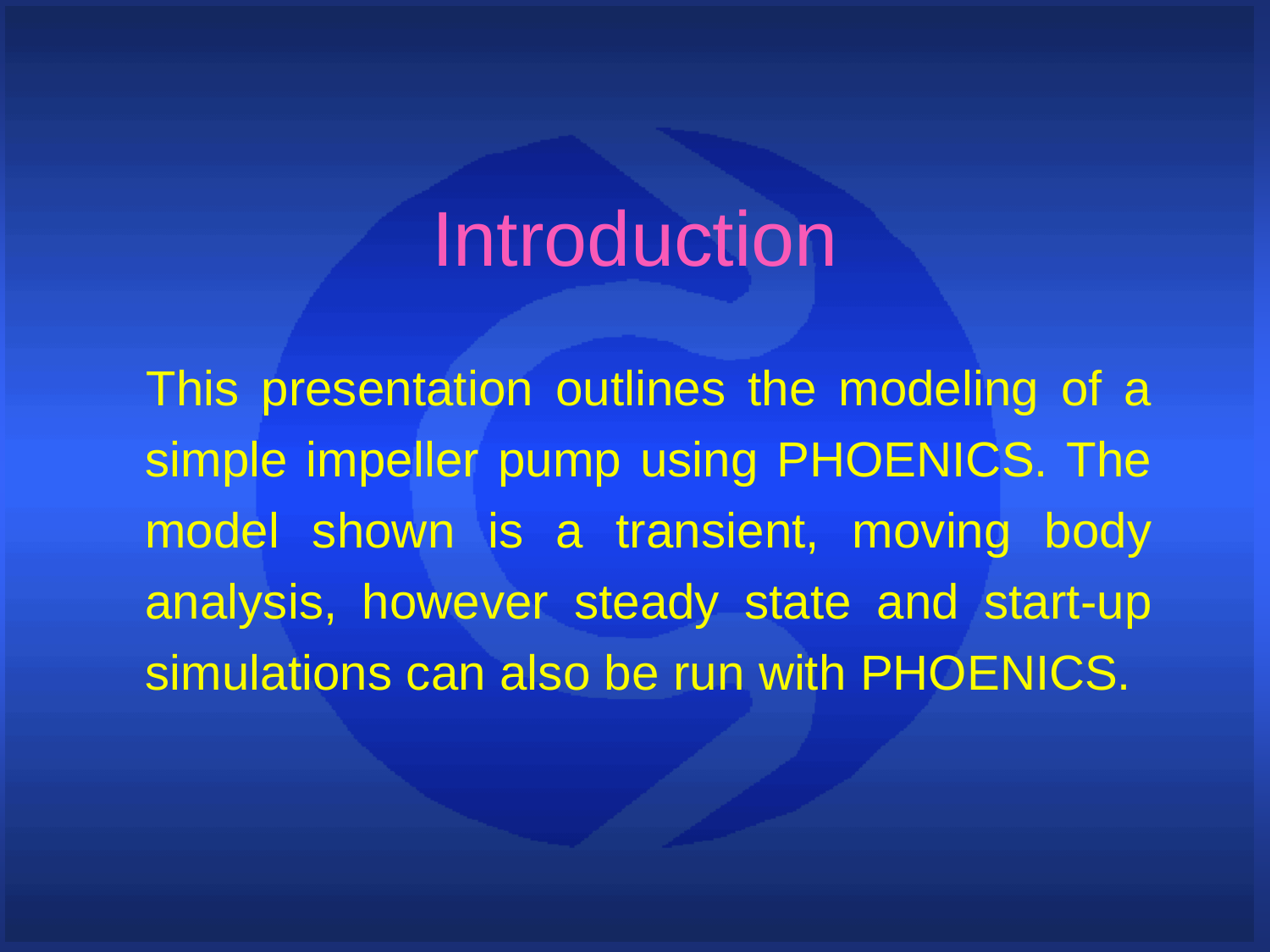## The Geometry

General and detailed views of the pump geometry in the PHOENICS VR viewer. The cover is shown as transparent to aid visualisation.

In this case the geometry was from stl files. Most CAD systems are capable of generating this file format.



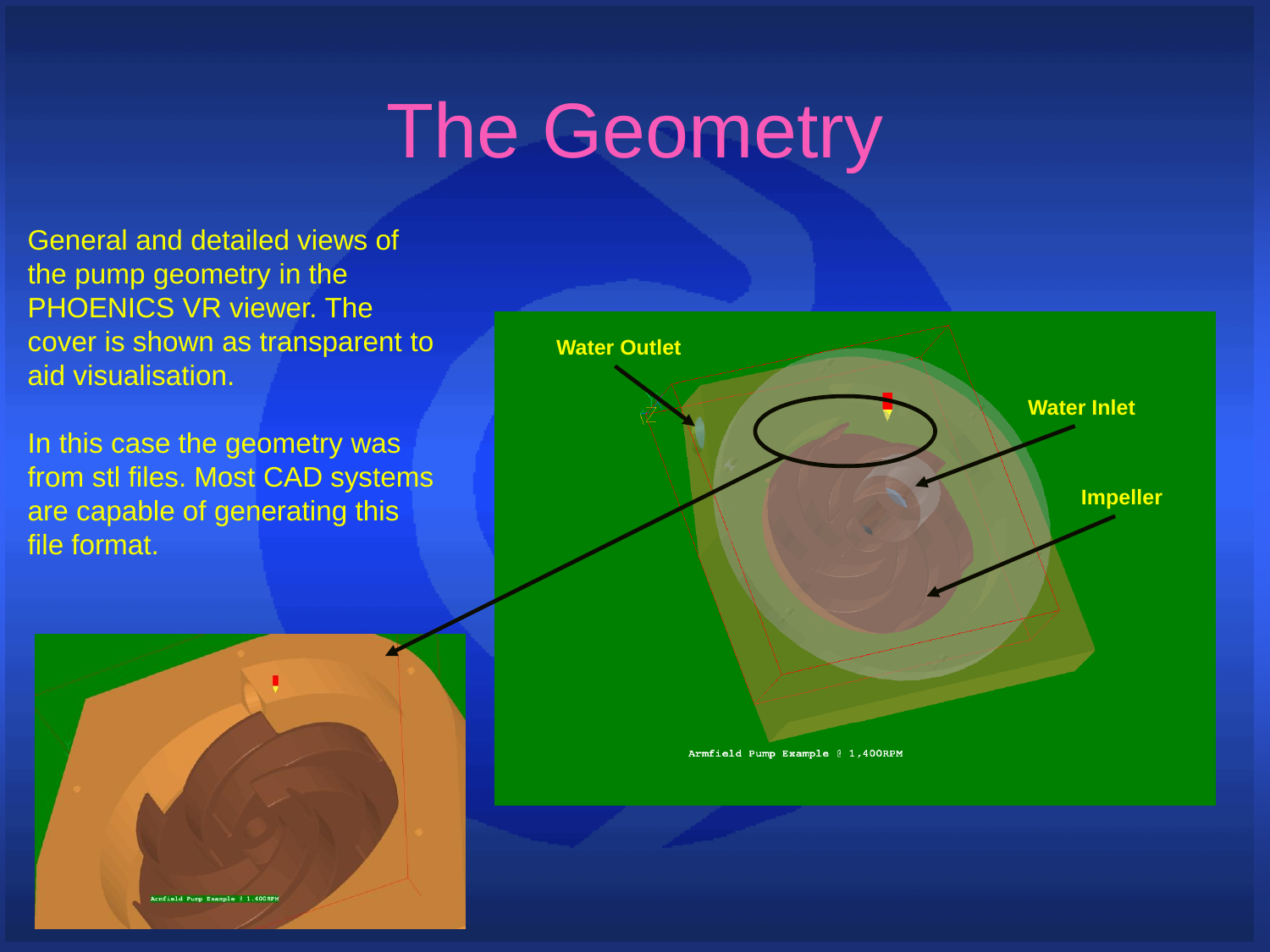#### Results - Pressure



Sectional pressure profile and vectors through and around the impeller.

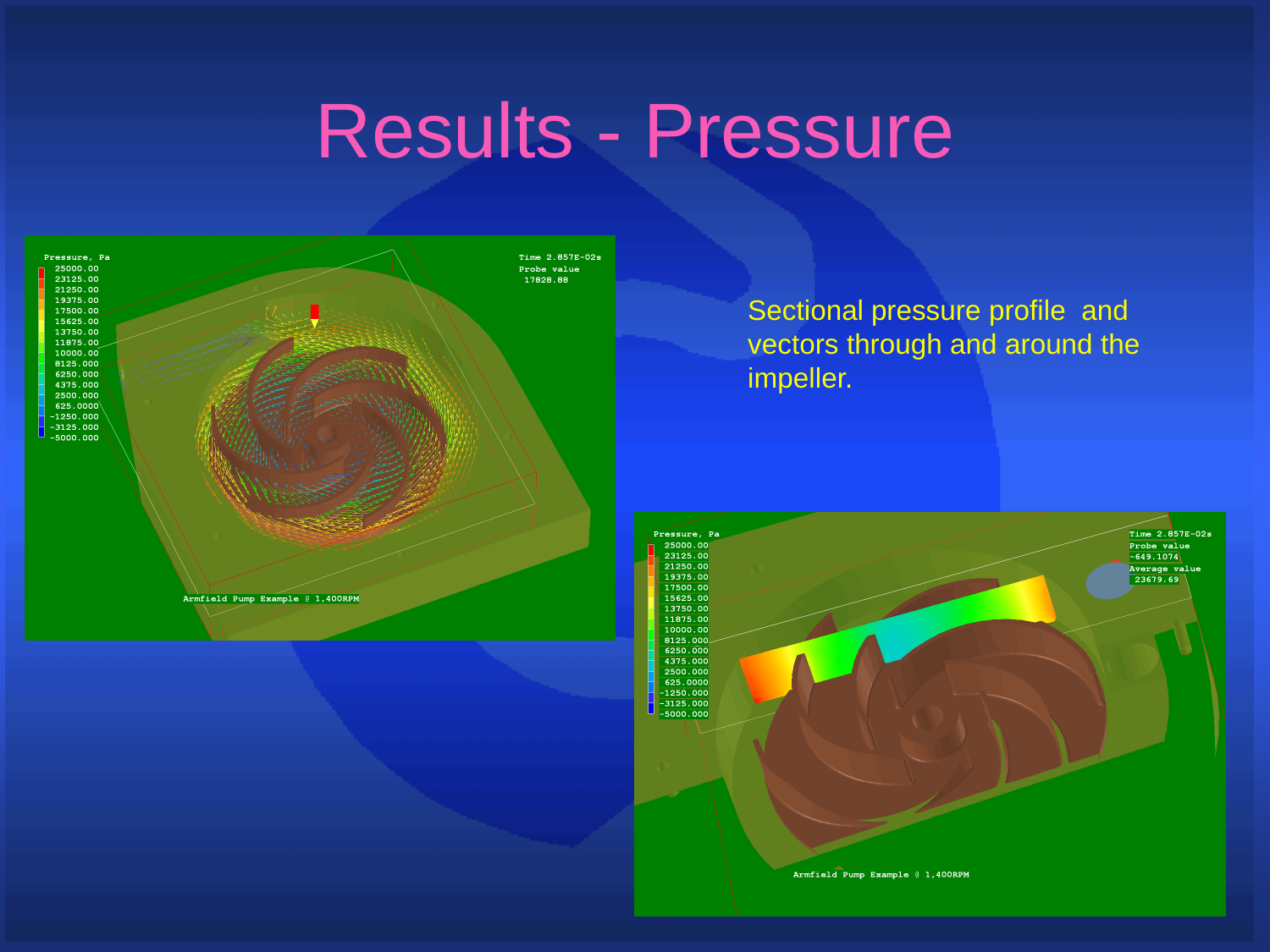#### Results - Pressure

Surface pressure profile on the impeller.

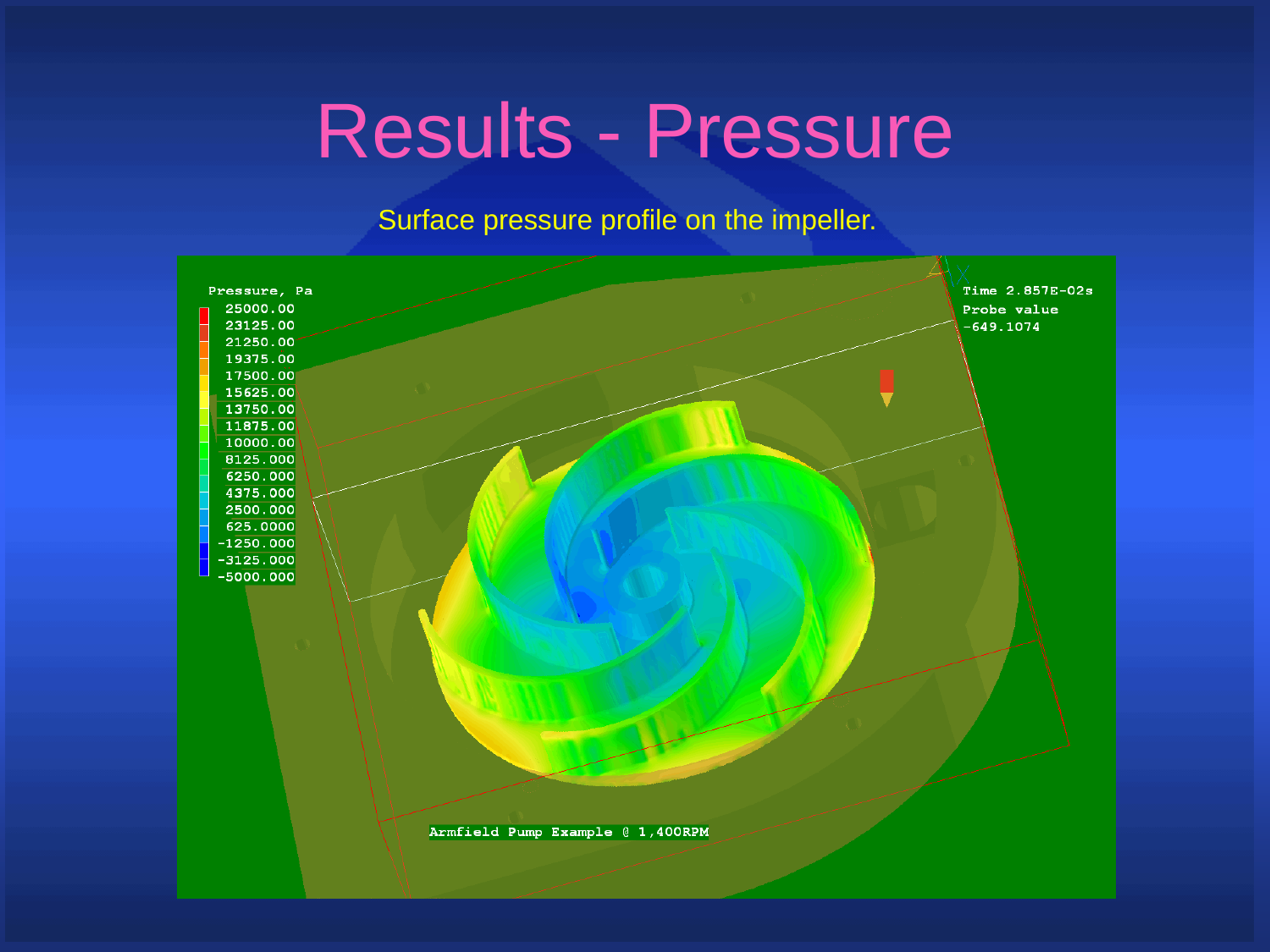#### Results - Velocity



Velocity vectors within the pump, showing use of the 'near-plane' function to view inside the impeller cross section.



Armfield Pump Example @ 1,400RPM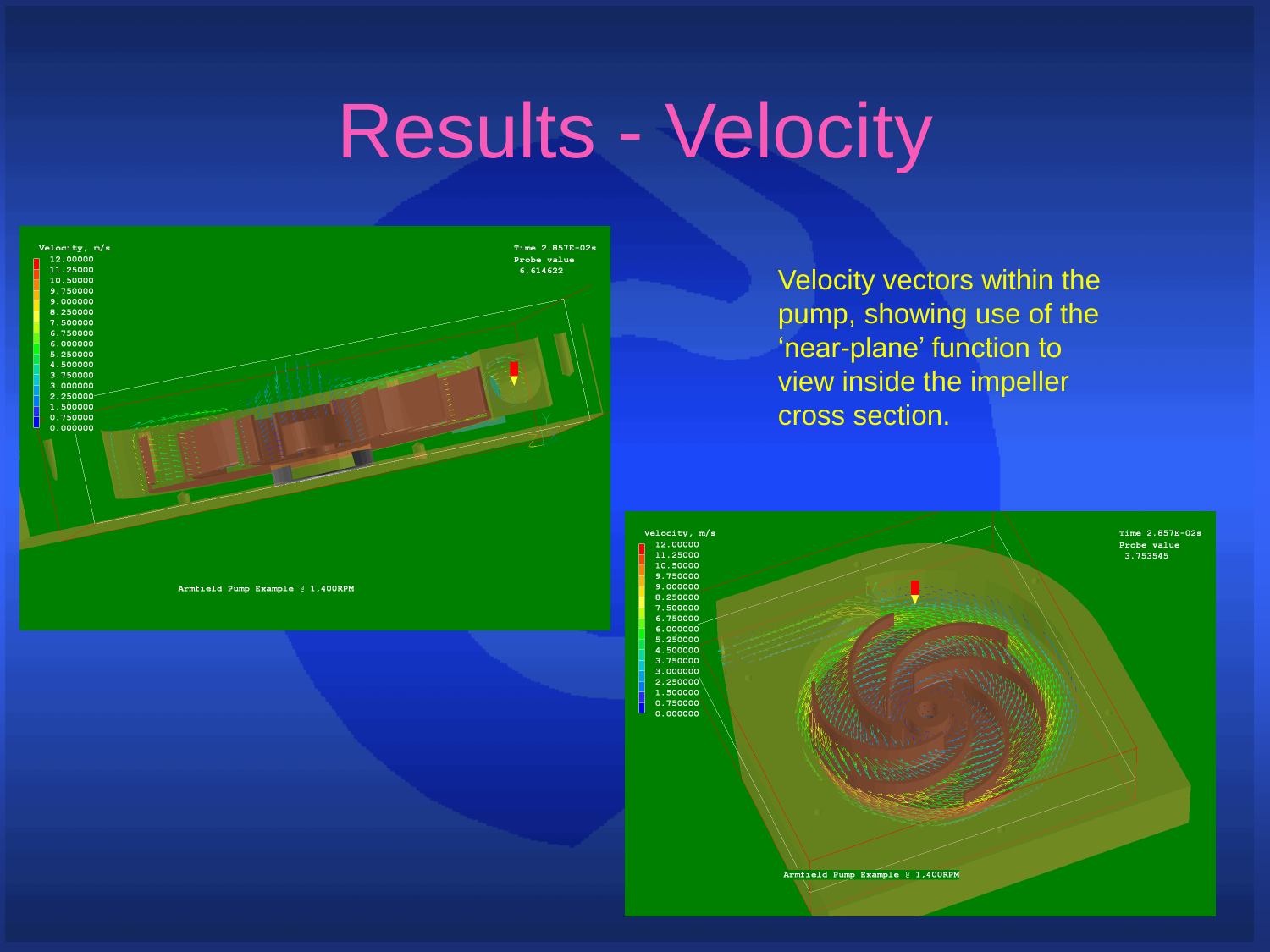### Results - Velocity

#### Detailed velocity vectors showing turbulence at the impeller tip.

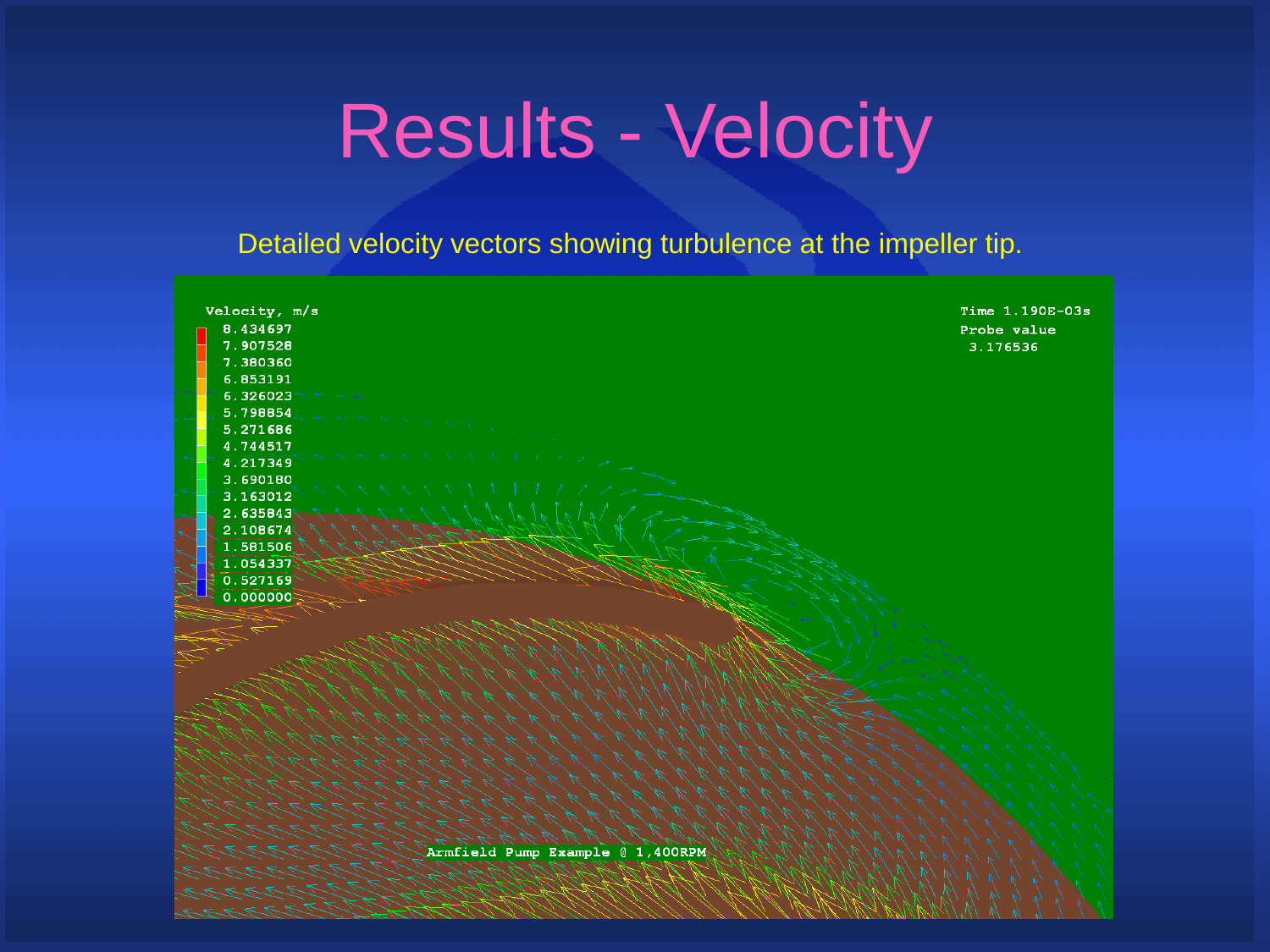# Results - Velocity



Armfield Pump Example @ 1,400RPM

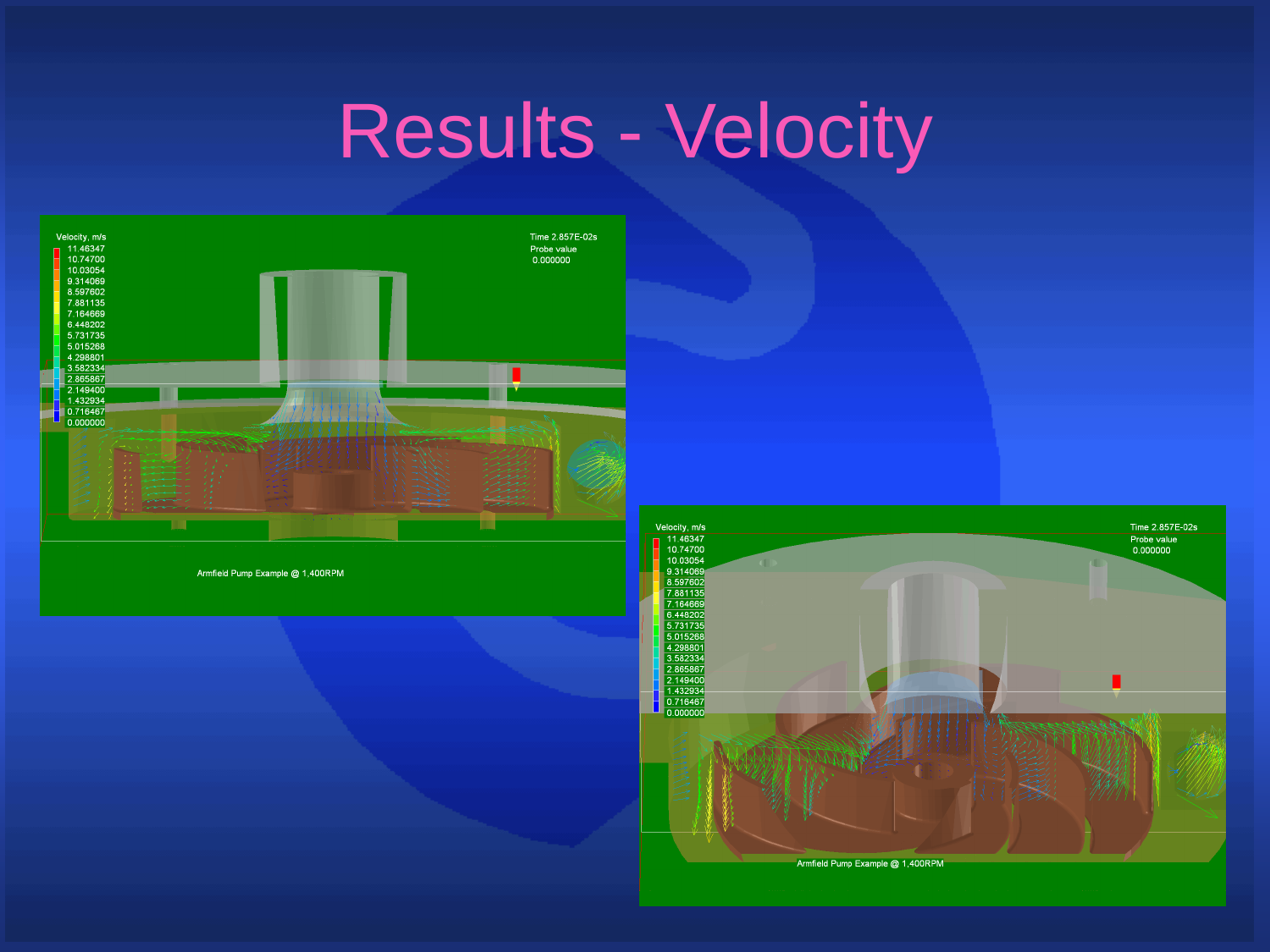### Results - Calculation

Probe value

6.935387

4.781663



Average value From the geometry supplied the diameter of the outlet appears to be 18mm diameter. Therefore volume flow rate is given by…

> Area of outlet  $= 2.54$  E-4 m Average velocity at outlet  $= 4.78$ m/s

Volume flow rate  $= 0.00122 m^3/s$ Experimental flow rate  $= 0.001 \text{m}^3/\text{s}$